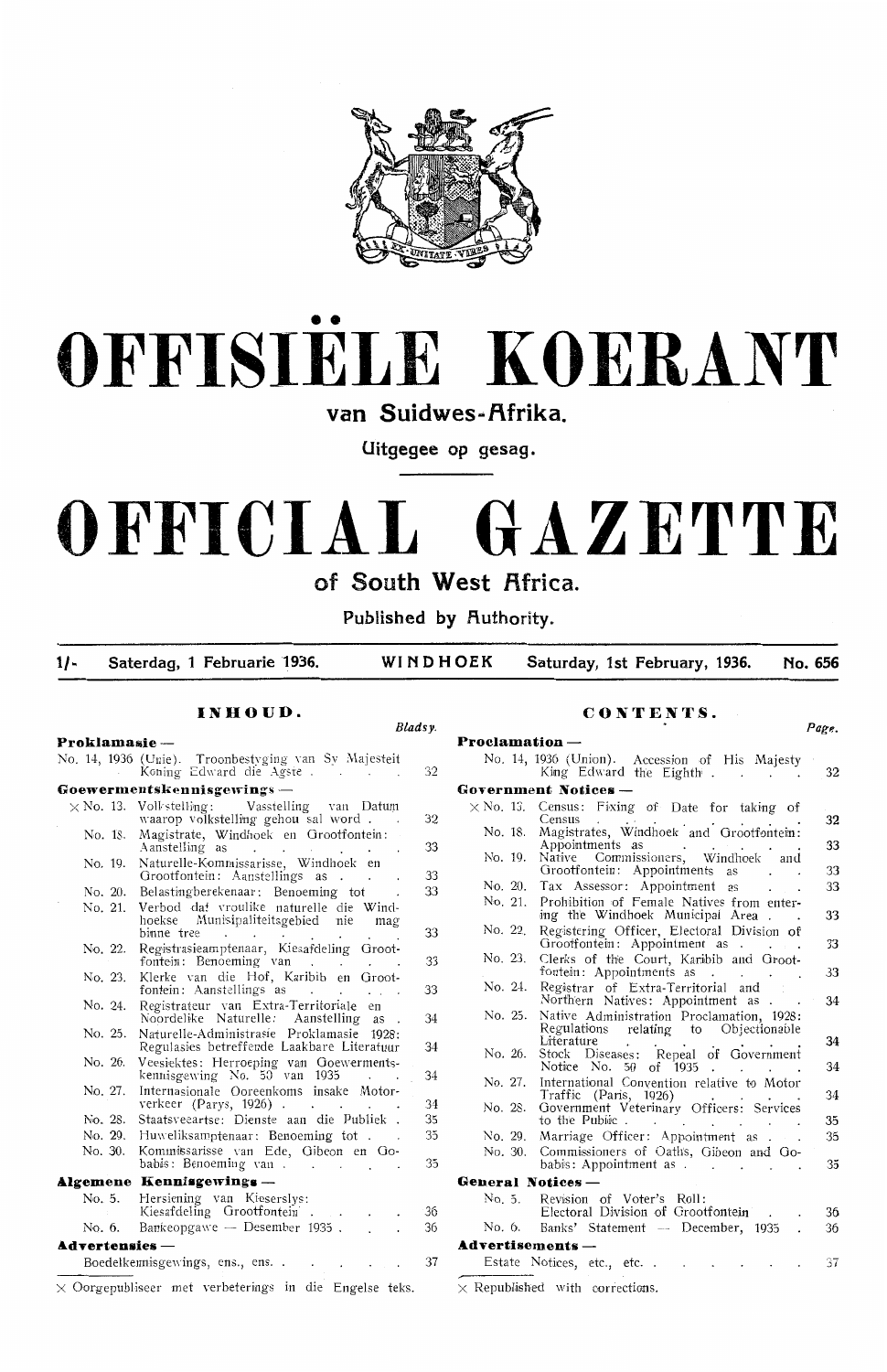### **PROKLAMASIE**

**VAN** SY EKSELLENSIE DIE HOOOEDELAOBARE SIR JOHANNES WILHELMUS WESSELS, LID VAN DIE MEES EERVOLLE OEHEIME RAAD VAN SY MAJESTEIT, AMPTENAAR BELAS MET DIE UIT-OEFENING VAN DIE UITVOERENDE GESAO VAN DIE UNIE VAN SUID-AFRIKA.

No. 14, 1936 (Unie).]

NADEMAAL dit die Almagtige God behaag het om wyle onse Soewerein, Koning George die Vyfde, van geseënde en roemryke gedagtenis, tot Sy Genade te roep, deur wie se<br>dood die Keiserlike Kroon van Groot Brittanje, lerland en al die ander Geweste van wyk Sy Majesteit uitsluitend en van regswee verval het aan die hoe en magtig,e Priins Edward Albert Christian George Andrew Patrick David;

SO IS DIT dat ek hierby bekend maak en proklameer dat die hoë en magtige Prins Edward Albert Christian George Andrew Patrick David nou, deur die dood van wyle onse<br>Soewerein, saliger gedagtenis, geword het ons enige wettige<br>en regmatige Opperheer Edward die Agste, deur Gods Genade, van Groot Brittanje, Ierland en die Britse Oorsese Geweste, Konung, Verdediger van die Geloof, Keiser van<br>Induë, Soewerein van en oor die Unie van Suid-Afrika,<br>aan wie tans, in alle h'artlike en nederige gehegtheid, volkome trou en bestendige gehoorsaamheid verskuldig is; onder afsmeking van God, deur Wie se wil Konings en Koninginne<br>regeer, dat Hy die Koninklike Prins Edward die Agste sal seën met 'n lange en gelukkige regering oor ons.

#### GOD BEHOEDE DIE KONING!

Gegee onder my Hand en die Grootseël van die Unie<br>van Suid-Afrika te Kaapstad op hede die drie-en-twintigste dag van Januarie Eenduisend Negehonderd Ses-en-dertig.

> J. W. WESSELS, Amptenaar Belas met die Uifoefening<br>van die Uitvoerende Gesag.

Op las van Sy Eksellensie die Amptenaar Belas met die Uitoefening van die Uitvoerende Gesag-in-Rade.

J. B. M. HERTZOG.

### $Goewermentskennisgewings.$

Die volgende Goewermentskennisgewings word vir algegemene informasie gepubliseer.

> F. P. COURTNEY CLARKE, Sekretaris vir Suidwes-Afrika.

Kantoor van die Administrateur, Windhoek,

No. 13.] x [3 Januarie 1936.

Hiermee word vir algemene inligting bekendgemaak dat onder en kragtens die bevoegdhede aan hom verleen deur sub-artikel (3) van artikel *drie* van "De Census Wet, 1910" (Wet vam dile Unie No. 2 Van 1910), soos toegepas tot die Gebied deur "De Census Proklamatie, 1920" (Proklamasie No. 52 van 1920), en die Volkstellingsproklamasie Wysigingsproklamasie 1936 (Proklamasie No. 2 van 1936), dit die Ad-<br>ministrateur behaag het om Dinsdag, die vyfde dag van<br>Mei Een Duisend Nege Honderd en Ses-en-Dertig, as die dag te benoem waarop die volkstelling van alle persone woonagtig binne die Polisiesone van die Gebied van Suidwes-Afrika, en van geboue en sekere lewende hawe, gehou sal word.

x Oorgepubliseer met verbeterings in die Engelse teks.

### **PROCLAMATION**

BY HIS EXCELLENCY THE RIGHT HONOURABLE SIR JOHANNES WILHELMUS WESSELS, A MEMBER OF HIS MAJESTY'S MOST HONOURABLE **PRIVY**  ADMINISTERING<br>THE UNION OF GOVERNTMENT OF THE UNION OF SOUTH AFRICA.

No. 14, 1936 (Union).]

WHEREAS it hiath pleased Almighty God to call to His Mercy our late Sovereign Lord King George the Fifth of blessed and glorious memory, by whose demise the Imperial Crown of Great Bnitain, Ireland and all His late Majesty's other Dominions is solely and rightfully come to the high and mighty Prince Edward Albert Christian George Andrew Patrick David:

I, THEREFORE do hereby publish and proclaim that the high and mighty Prince Edward Albert Christian George Andrew Patrick David is now, by the death of our late Sovereign of happy memory, beoome our only lawful and rightful Liege Lord Edward the Eigh'th, by the Grace of God, of Great Britain, Ireland and the British Dominions<br>beyond the Seas, King, Defender of the Faith, Emperor of India, Supreme Lord in and over the Union of South Africa, to whom now all faith and constant obedience, with all hearty and humble affection, are due; beseeching God, by Whom Kings and Queens do reign, to bless the Royal Prince Edward the Eighth with long and happy years to reign over us.

### GOD SAVE THE KING!

Given under my Hand and the Great Seal of the Union of South Africa at Capetown this twenty-third day of January, One Thousand Nine Hundred and Thirty-six.

> J. W. WESSELS, Officer Administering the Government.

By Command of His Excellency the Officer Administering the Oovernment-in-Council.

J. B. M. HERTZOG.

### **Government Notices.**

The following Government Notices are published for general information.

> F. P. COURTNEY CLARKE, *Secretary for South West Africa.*

Office of the Administrator, Windhoek,

No. 13.] x  $[3rd \space January, 1936.$ 

It is hereby notfied for general information that under and by virtue of the powers in him vested by sub-section (3) of section *three* of the Census Act, 1910 (Act of the Union No. 2 of 1910), as applied to the Territory by the Census Proclamation, 1920 (Proclamation No. 52 of 1920), and the<br>Census Proclamation Amendment Proclamation, 1936 (Proclamation No. 2 of  $(936)$ , the Administrator has been pleased to appoint Tuesday, the fifth day of May, One Thousand Nine Hundred and Thirty.six as the day upon which the census of all persons resident within the Police Zone of the Territory of South West Africa, and of dwellings and certain livestock sh'all be taken.

x Republished with corrections.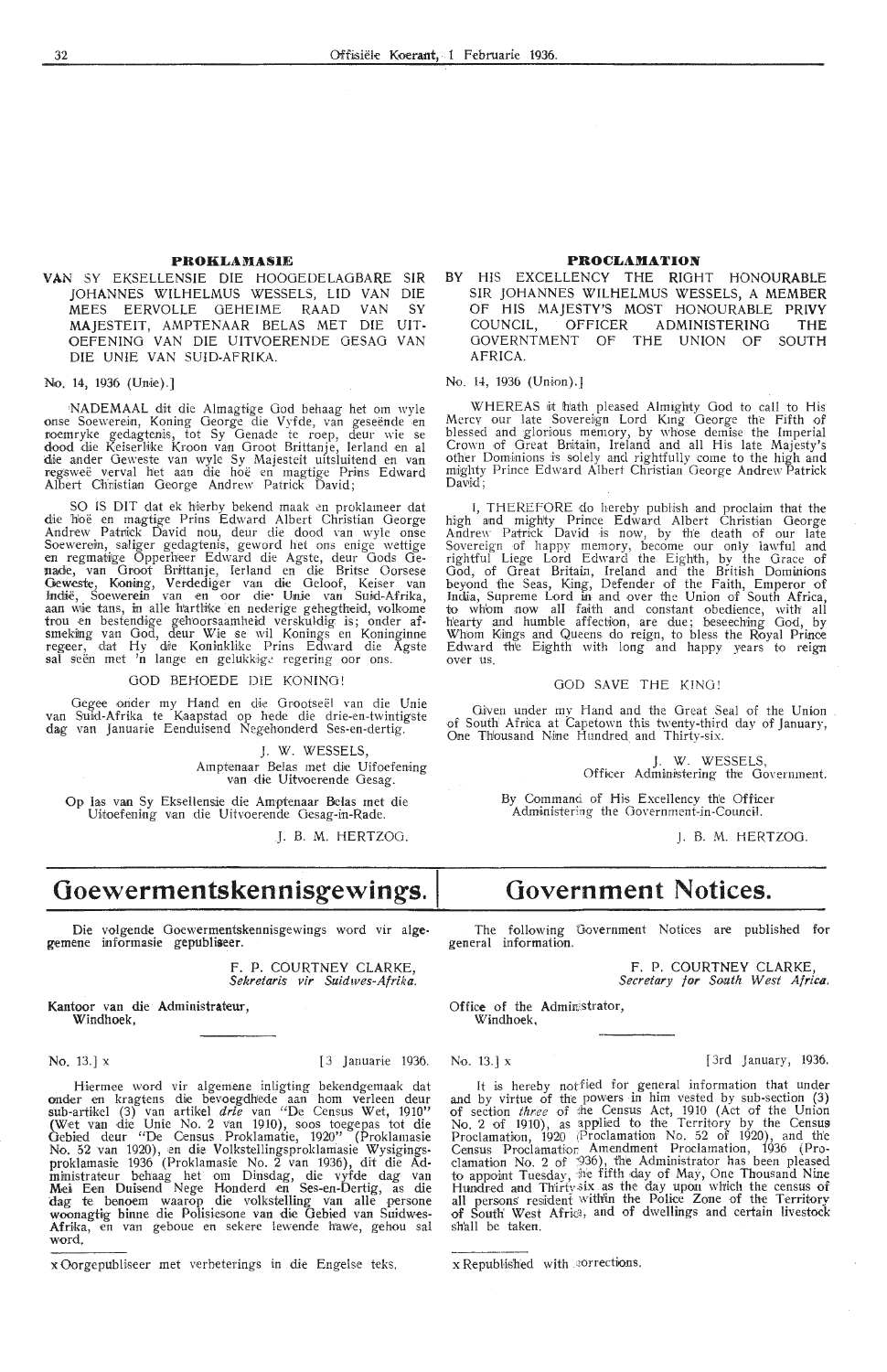No. 18.] [ 16 Januarie 1936. No. 18.] [ 16 January, 1936. 18. 1 [ 16th' January, 1936.

Dit het die Administrateur behaag om die volgende aan- stellinge te maak :-

- EMIL FRIEDERICH OETTLE, om magistraat te wees vir die distrik Windhoek pleks van Mnr. K. H. F. W. Ahrens wat verplaas is, met inwerkingtreding vanaf 27 Desember 1935.
- GUY PRESTON, om magistraat te wees vir die distrik Grootfontein pleks van Mnr. C. S. Eekard wat verplaas is, met inwerkingtreding vanaf 31 Desember 1935.

No. 10

Dit het die Administrateur behaag om, kragtens die bevoegdhede horn verleen by sub-artikel (2) van artikel *vier*  **van** die Naturelle-administrasie-Proklamasie 1928 (Proklamasie No. 15 van 1928), die volgende amptenare as Naturellekommissarisse vir die gebiede wat teenoor hulle name staan,<br><mark>m</mark>et inwerkingtreding vanaf die vermelde datums, aan te stel:—

AS NATURELLE-KOMMISSARISSE.

| Naam.                      | Gebied waarvoor aangestel.          | Datum.    |
|----------------------------|-------------------------------------|-----------|
| EMIL FRIEDERICH<br>OETTLE. | Magistraatsdistrik<br>WINDHOEK.     | 27/12/35. |
| GUY PRESTON.               | Magistraatsdistrik<br>GROOTFONTEIN. | 31/12/35. |

!\"o. 20.] [16 Januarie 1936. No. 20.] }16th January, 1936.

### BENOEMINO TOT BELASTINOBEREKENAAR.

Dit het die Administrateur behaag om, ooreenkomstig artikel *nege* van die Diamantbelasting Prnklamasie No. 29 van 1931, vir JAN LODEWYK HUMAN te benoem tot belastingherekenaar.

Hiermee word vir algemene inligting bekendgemaak dat dit Sy Edele die Administrateur, ooreenkomstig artikel elf (1) (d) van "De Naturelle (Stedelike Gebieden) Proklamatie.  $1924$ " (No. 34 van 1924), soos gewysig deur artikel 4 (a) van Proklamasie No. 4 van 1932, behaag het om enige vroulike naturel te verbied om die Windhoekse Munisipaliteitsgebied na die 1ste Februarie 1936 binne te tree, sonder<br><del>:e</del>rs 'n sertifikaat van goedkeuring van die Assistent-Na-<br><del>:</del>urellekommissaris, Windhoek, verkry te hê, en hierdie sertifikaat moet deur sodanige vroulike naturel op aanvraag van<br>enige gemagtigde amptenaar wat dit verlang, getoon word.

### No. 22.] [ 24 Januarie 1936. No. 22.] [ 24th January, 1936.

### REOISTRASIEAMPTENAAR, KIESAFDELING GROOTFONTEIN: BENOEMING VAN.

Dit het die Administrateur behaag om, ooreenkomstig die voorsienings van paragraaf *drie* van die Bylae van "De Zuidwest-Afrika Konstitutie Wet 1925'' (Wet No. 42 van<br>1925), die aanstelling van COENRAAD DANIEL SPAMER<br>as Registrasieamptenaar vir die Kiesafdeling Grootfontein goed te keur, vanaf 1 Januarie 1936, in die plek van<br>D. J. Stewart, wat verplaas is.

No. 23.] [24th Januarie 1936. No. 23.] [24th January, 1936.

Die volgende aanstellings as Klerke van die Hof is goedgekeur :-

- KARIBIB: STANLEY CHATFIELD ALLEN met ingang vanaf die 27ste Desember 1935 tot die 9de Januarie 1936.
- KARIBIB: WILHELM OTTO HEINRICH MENGE met ingang vanaf die lOde Januarie 1936 in die plek van Mnr. Edwards wie verplaas is.
- OROOTFONTEIN: COENRAAD DANIEL SPAMER, met ingang vanaf die 14de Januar.ie *tot* 28 Januarie 1936, in die plek van Mnr, Viljoen wie op- verlof afwesig is.

The Administrator has been pleased to make the following appointments:

- EMIL FREDERICH OETTLE, to be Magistrate for the district of Windhoek vice Mr. K. H. F. W. Ahrens transferred, with effect from the 27th December, 1935.
- GUY PRESTON to be Magistrate for the district of Orootfontein, vice Mr. C. S. Eckard transferred, with effect from the 31st December, 1935.

[16] 16th Januarie 1936. No. 19.] [16th January, 1936.

The Administrator has been pleased, under the powers conferred upon him by sub-section (2) of Section *four* of the Native Administration Proclamation, 1928 (Procla-<br>mation No. 15 of 1928), to appoint the following officers<br>as Native Commissioners for the areas set opposite their respective names, with effect from the dates specified:-

|                            | AS NATIVE COMMISSIONERS.                 |           |
|----------------------------|------------------------------------------|-----------|
| Name.                      | Area for which appointed.                | Date.     |
| EMIL FRIEDERICH<br>OETTLE. | Magisterial district of<br>WINDHOEK.     | 27/12/35. |
| GUY PRESTON.               | Magisterial district of<br>GROOTFONTEIN. | 31/12/35  |

### APPOINTMENT OF TAX ASSESSOR.

The Administrator has been pleased, in terms of section *nine* of the Di1amond Taxation Proclamation No. 29 of 1931, to appoint JAN LODEWYK HUMAN as Tax Assessor.

### '-io. 21. 1 l23 -Januarie 1936. No. 21.] [23rd January, 1936.

It is hereby notified for general information that His Honour the Administrator, in terms of section *eleven* (1) (d) of the Natives (Urban Areas) Proclamation, 1924 (No, 34 of 1924), as amended by section  $4$  (a) of Proclamation No. 4 of 1932, has been pleased to prohibit any female native from entering the Windhoek Municipal area after the 1st of February, 1936, without having first obtained a certificate of approval from the Assistant Native Commis-<br>sioner, Windhoek, which certificate shall be produced by such native female on demand by any authorised officer requiring the same.

### REGISTERING OFFICER, ELECTORAL DIVISION OF GROOTFONTEIN: APPOINTMENT AS.

The Administrator has been pleased, in terms of paragraph *three* of the Schedule *to* the South West Africa Constitution Act, 1925 (Act No. 42 of 1925), to approve of the . appointment of COENRAAD DANIEL SPAMER as Registering Officer for the Electoral Division of Grootfontein, with effect from the 1st January, 1936, vice fontein, with effect from the<br>D. J. Stewart, transferred.

The following appointments as Clerks of the Court have been approved:-

KARIBIB: STANLEY CHATFIELD ALLEN with effect from the 27th December, 1935, to the 9th January, 1936.

- KARIBIB: WILHELM OTTO HEINRICH MENGE, with effect from the\_ 10th January, 1936, vice Mr. Edwards, transferred.
- GROOTFONTEIN: COENRAAD DANIEL SPAMER, with effect from the 14th January to the 28th January. 1936, vice Mr. Viljoen. absent on leave.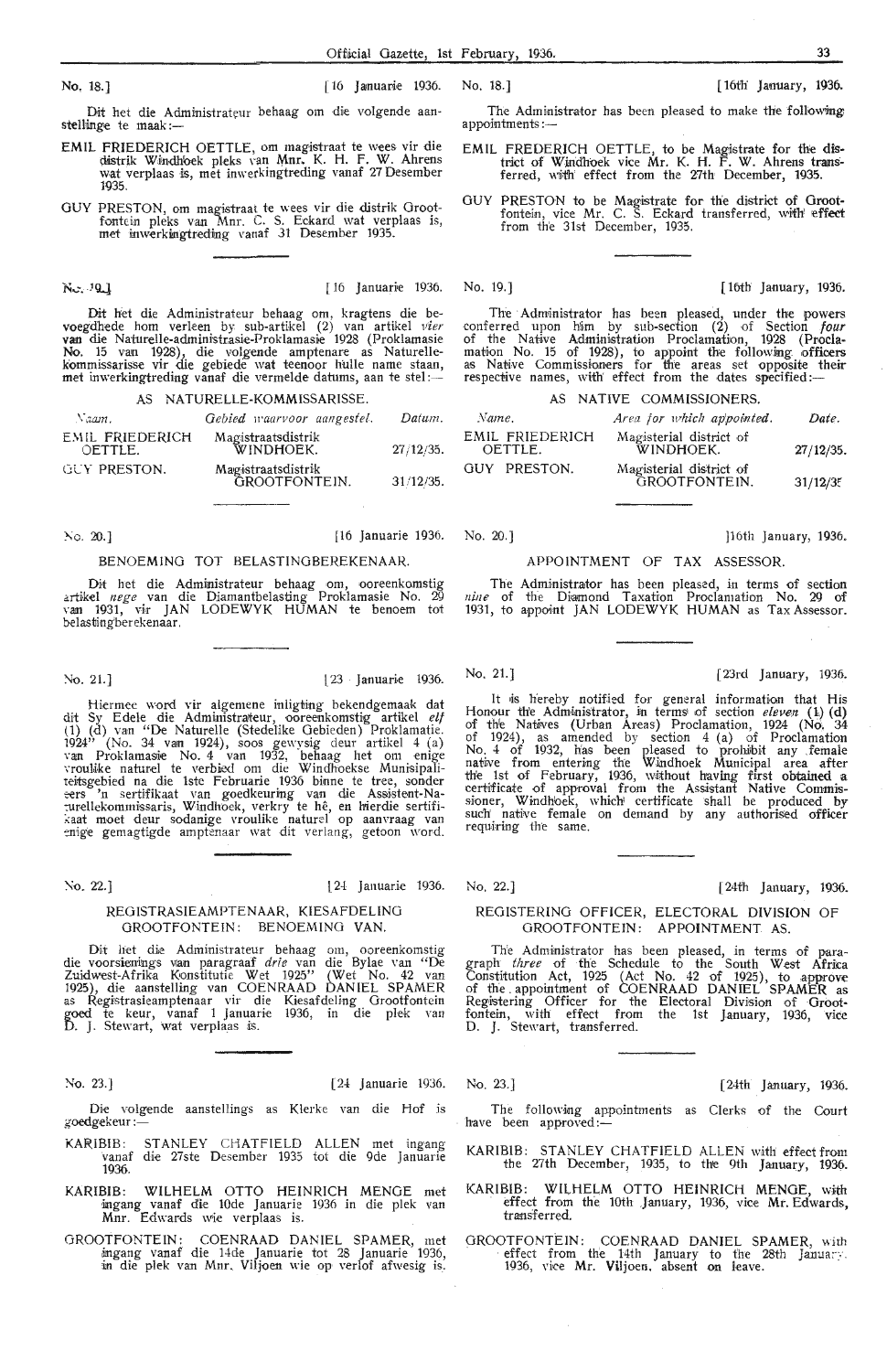No. 24.] [24th January, 1936.

REGISTRAR Of EXTRA-TERRITORIAL AND NORTHERN NATIVES: APPOINTMENT OF.

It is hereby notified for general information that His Honour the Administrator has approved of the appoint-<br>ment, in terms of paragraph<sup>[ *fifteen* of Government Notice<br>No. 180 of 1935, of the Assistant Native Commissioner, Wind-</sup> hoek, *ex officio,* as Registrar of Extra-Territorial and Northern Natives.

No. 25.] [24th January, 1936.

### No. 25.] [24 Januarie 1936. LAAKBARE LITERATUUR.

REOISTRATEUR VAN EXTRA-TERRITORIALE EN NOORDELIKE INBOORLINOE: AANSTELLINO **VAN.**  Vir algemene informasie word hiermee bekendgemaak

dat Sy Edele die Administrateur, ooreenkomstig paragraaf<br>*vyftien* van Goewermentskennisgewing No. 180 van 1935,<br>die aanstelling van die Assistent-Naturellekommissaris, Wind-<br>hoek, *ex officio* as Registrateur van Extra-Te

Noordeldke . Inboorlinge goedgekeur het.

Dit 'htet die Admunistrateur behaag om, ingevolge en kragtens di;e bevoegdbede horn verleen by paragrawe (a) en (e) van sub-artikel (1) van artikel *negentien* van die Naturelle-Administrasie Proklamasie 1928 (Proklamasie No.<br>15 van 1928), die volgende regulasies uit te vaardig:—

#### REGULASIE.

Enige boek, koerant, pamflet, magasyn, tydskrift, byskrif, drukwerk, geskrif, tekening, prent, skildery, beeld, gravure, steendruk, portret, kaart, aanplakbiljet of sinnebeeld wat, volgens mening van die Administrateur laakbaar<br>of ongeskik ten opsigte die naturelle-gees is, kan deur enige<br>polisie-amptenaar of pos-amptenaar wat behoorlik skriftelik deur die Sekretaris van die Gebied daartoe gelas is, gekonfiskeer en vernietig word.

### No. 26.] [24 Januarie 1936.

### GOEWERMENTSKENNISGEWING NO. 50 VAN 1935:

Dit word hierby vir algemene informasie bekendgemaak dat dit die Administrateur behaag het om, ingevolge en<br>kragtens die bevoegdhede hom verleen, Goewermentskennisgewing No. 50 gedagteken 4 April 1935, behelsende die<br>wysiging van die gebiede wat ooreenkomstig "De Veeziekten Proclamatie 1920'' (Proklamasie No. 28 van 1920) verklaar<br>is as half-beskermde gebiede te wees, te herroep.

Vir algemene informasie word hierby bekendgemaak dat die Internasionale Ooreenkoms insake Motorvervoer (Parys, 1926), sover dit Suidwes-Afrika raak, vanaf 1 April 1935<br>in werking getree het. Die Administrateur, wat die ver-<br>antwoordelike gesaghebbende in Suidwes-Afrika is vir die<br>uitreiking van internasionale sertifikate en interna ging van Suid-Afrika gemagtig om sodanige sertifikate en<br>rypermitte uit te reik.

Ten einde gevolg te gee aan sekere bepalings van die Ooreenkoms, sover dit Suidwes-Afrika raak, moet die volgende prosedure nagekom word:-

1. Die Outomobiel Vereniging van Suid-Afrika sal, op versoek van enrge persoon en nadat sodanige persoon daarclie Vereniging daarvan oortuig het dat hy bevoeg is om<br>sodanige sertifikaat of rypermit te ontvang, aan sodanige persoon 'n sertifikaat of rypermit uitreik teen betaling van :n bedrag van 10s... 6d. dn ,elke geval. Oenoemde Ver•eniging is gemagtig om applikante sodanige toetse, as wat<br>nodig mag wees, te laat ondergaan, teneinde te verseker dat<br>aan die bepalings van die Ooreenkoms, verbonde aan die uitreiking van sertifikate en rypermitte, voldoen is.

2. Sertifikate en rypermitte sal van krag wees vir twaalf maande van die datum van uitreiking, en kan nie hernu word nie.

3. 'n Sertifikaat of rypermit sal nie van krag wees nie tensy daar op die voorkant daarvan 'n seël van die Administrateur van Suidwes-Afrika, en die handtekening en titel van die gesaghebbende wat dit uitreik, geplaas is.

4. Aan elke motorvoertuig, wat aan die bepalings van die Ooreenkoms onderworpe is moet, ooreenkomstig artikel 5 van die Ooreenkoms, op 'n sigbare plek aan die agterkant<br>van die voertuig, en behalwe enige nommerplaat soos deur plaaslike Ordonnansie goedgekeur, die onderskeidingsteken aangeneem deur Suidwes-Afrika, geplaas word. Flierdie<br>onderskeidingsteken bestaan uit die letters S.W.A.—geskryf OBJECTIONABLE LITERATURE.

The Administrator has been pleased under and by virtue of the powers conferred upon him by paragraphs (a) and (e) of sub-section (1) of section *nineteen* of the Native Administration Proclamation, 1928 (Proclamation No. 15 of<br>1928), to make the following regulation:—

#### REGULATION.

Any book, newspaper, pamphlet, magazine, periodical, letterpress, printed matter, writing, drawing, print, painting,<br>picture, engraving, lithograph, photograph, card, poster or<br>emblem which, in the opinion of the Administrator, is objectionable or unsuitable in regard to the native mind may be confiscated and destroyed by any police officer<br>or postal official duly authorised thereto in writing by the Secretary for th'e Territory.

GOVERNMENT NOTICE NO. 50 Of 1935: REPEAL Of.

It •is hereby notified for general information that the Administrator has been pleased under and by virtue of the powers in him vested to repeal Government Notice No. 50 dated the 4th April, 1935, which purported to amend the areas declared to be Semi-protected Areas in terms of the Diseases of Stock Proclamation, 1920 (Proclamation No. 28 of 1920).

No. 27.] [27 Januarie 1936. . No. 27.] [27th January, 1936.

It is hereby notified for general information that the International Convention relative to Motor Traffic (Paris, 1926), came into force, so far as South West Africa is concerned, on the 1st April, 1935.

The Administrator, who is the responsible authority in South West Africa for the issue of international Certificates and international driving permits provided for in Articles 4<br>and 7 of the Convention, has, in terms of the Articles quoted, authorised the Automobile Association of South-Africa<br>to issue such' Certificates and driving permits.

In order to give effect to certain provisions of the Convention, so far as South West Africa is concerned, the<br>following procedure will be observed:—

1. The Automobile Association of South Africa will, upon request by any person and upon that person satisfying that Association that he is competent to receive such Certificate or driving permit, issue to such person a certificate or driving permit on payment of a sum of 10s. 6d.<br>in each case. The said Association has been authorised to impose such tests upon applicants as may be necessary to ensure compliance with the terms of the Convention attaching to the issue of Certificates and driving permits.

**2.** Certificates and driving permits will be valid for twelve months from the date of issue, and are not renew-<br>able.

3. No Certificate or driving permit will be of force and effect unless it bears impressed on the front cover thereof, a seal of the Administrator of South West Africa, and th'e signature and designation of the issuing authority.

4. Every motor vehicle subject to the provisions of the Convention is required, in terms of Article 5 of the<br>Convention, to carry in a visible position in the rear of the vehicle, in addition to any number plate as authorised by local ordinance, the distinguishing mark adopted by South West Africa, consisting of th'e letters S.W.A. written on

No. 26.] **124th January, 1936.**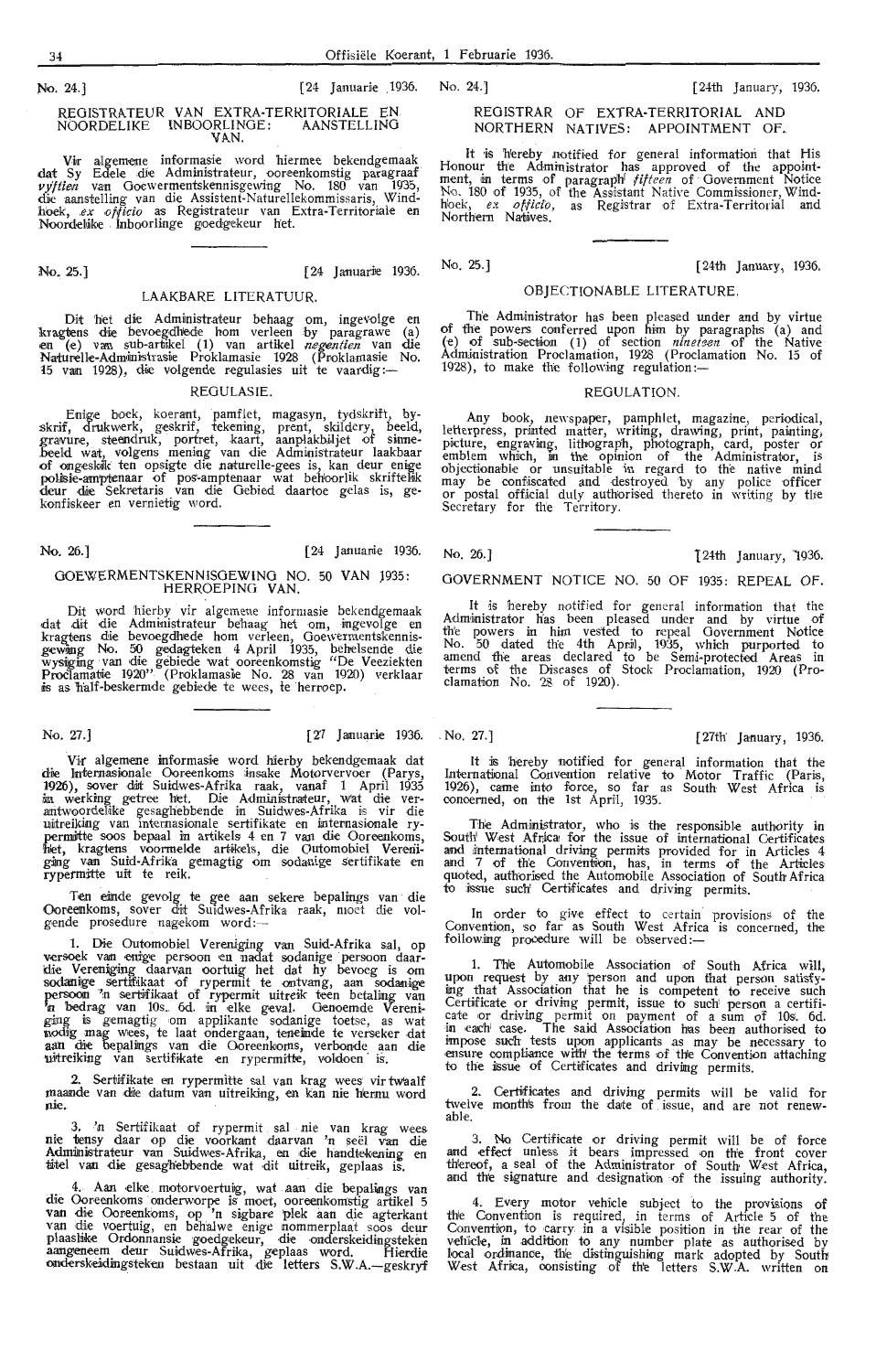op 'n plaat of op die voertuig self-is ovaalvormig 30 cms. wyd en 18 cms. hoog en bevat voormelde letters gevorm<br>deur middel van Latynse hooflettertekens, minstens 10 cms.<br>hoog, met hale minstens 15 mms. wyd, in swart geverf op 'n wit grond. In die geval van motorfietse moet die onderskeidingsteken 18 cms. horisontaal en 12 cms. vertikaal meet<br>en die letters 8 cms. hoog wees en die wydte van die n'ale 10 mms.

'5. Die Outomobiel Vereniging van Suid-Afrika sal ver- :antwoordelik wees en sal . moet seker maak dat arplikante aan al die vereistes van die Ooreenkoms voldoen, voordat<br>die internasionale sertifikate of die internasionale rypermitte uitgereik word.

 $N_2$ , 28.

[28 Januarie 1936.

### STAATSVEEARTSE: DIENSTE AAN DIE PUBLIEK.

Hierby word vir algemene inligting bekendgemaak dat vanaf die datum van publikasie hiervan, Staats'veeartse wat in besit is van motor transport, hulp mag verleen in verband<br>met nie-geproklameerde siektes, op ondervermelde voor-<br>waardes:---

- (1) In stedelike gebiede waar 'n private veearts praktiseer, mag Staatsveeartse gevalle van siekte onder vee nie behandel nie, behalwe in die loop van hul pligte in verband met geproklameerde siiektes.
- (2) In stedelike gebiede waar daar geen private veearts praktiseer nie, mag Staatsveeartse hulp verleen in gevalle van nie-geproklameerde of sporadiese siektes teen betaling gebaseer op die volgende tarief vir elke pro-<br>fessionele besoek van hul hoofkwartier of 'n ander plek waar hulle op diens mag wees
	- (a) Wanneer die hulp verleen word deur die hoof-veearts - 9d. per myl.
	- (b) Wanneer enige ander Goewermentsveearts ingeroep word - 6d. per myl,

met 'n minimum van 5s. Die betaling vir die afstand<br>afgelê moet geskied sowel vir die h'een- as die terugreis van hul hoofkwartier of die ander plek waar hulle op diens mag wees.

- (3) In plattelandse streke waar 'n private veearts praktiseer, mag Staatsveeartse in dringende gevalle net eerstehulp<br>verleen as vee ly aan nie-geproklameerde of sporadiese<br>siektes of beserings, en betaling moet ingevolge die tarief neergelê in paragraaf (2) vir sulke dienste bereken word.
- (4) In plattelandse streke waar daar nie 'n private veearts praktiseer nie, mag Staatsveeartse hulp verleen in ge-<br>valle van nie-geproklameerde of sporadiese siektes of beserings aan vee teen betaling volgens die tarief neer-<br>gelê in paragraaf (2).
- (5) Enige middels of ander materiaal wat nodig is vir die behandeling van diere teen nie-geproklameerde siektes of besering moet deur die eienaar van die<br>diere verstrek word.
- (6) Dit moet verstaan word dat hulp in verband met nie-<br>geproklameerde siektes net deur Staatsveeartse verleen mag word wanneer hul pligte ingevolge die Veesiekte-<br>wet dit toelaat, en dat voorkeur daarna gegee sal word aan gevalle van onbekende of ongediagnoseerde siektes,<br>veral die wat groot sterfte veroorsaak.

No. 29.] [28 Januarie 1936.

### HUWELIKSAMPTENAAR: BENOEMING TOT.

Dit het die Administrateur behaag om, ooreenkomstig .<br>artikel *vyf*, subartikel (2) van '<sup>e</sup>De Huweliks'voltrekkings Proklamatie 1920'' (Proklamasie No. 31 van 1920), die benoeming van WILHELM OTTO HEINRICH MENGE, Spesiale Vrederegter te Karibib, tot Huweliksamptenaar vir Suidwes-Afrika goed te keur, ingaande vanaf 10 Januarie 1936.

| No. 30.1                       | [28 Januarie 1936.                   |
|--------------------------------|--------------------------------------|
|                                | BENOEMING VAN KOMMISSARISSE VAN EDE. |
|                                | Regsmagsgebied.                      |
| JACOB GABRIEL CILLIERS:        | Magistraats'distrik                  |
|                                | <b>GOBABIS.</b>                      |
| FREDERIK JACOBUS<br>LE GRANGE: | Magistraatsdistrik<br>GIBEON,        |

a plate or on the vehicle itself, such mark being of oval shape 30 cms. wide and 18 cms. high, bearing the letters<br>in question formed of capital Latin characters of a height<br>of at least 10 cms. with their strokes of a width of at<br>least 15 mms., painted in black on a white ground. the case of motor cycles, the distinguishing mark must measure 18 cms. horizontally and 12 oms. vertically, the letters measuring 8 cms., the width of the strokes measuring 10 mms.

5. The Automobile Association of South Africa will be responsible for ensuring that the full requirements of the Convention are complied with by applicants before the issue of international certificates or international driving permits.

No. 28.] [28th' January, 1936.

### GOVERNMENT VETERINARY OFFICERS: SERVICES TO PUBLIC.

It is hereby notified for general information, that from<br>the date of publication hereof, such Government Veterinary Officers as are in possession of motor transport may render assistance in connection with non-scheduled diseases on the following-conditions:-

- (1) In urban areas, where a private veterinary practitioner is in practice, Government Veterinary Officers will not attend cases of sickness in stock, apart from their duties in connection with scheduled diseases.
- (2) In urban areas, where no private veterinary practitioner is in practice, Government Veterinary Officers may render assistance in cases of non-scheduled diseases<br>or sporadic ailments on payment of the following tariff of ch'arges for each professional visit from their<br>headquarters or such other place where they may be headquarters or such other place where they may be engaged on duty -
	- (a) Where the assistance is rendered by the Senior Veterinary Surgeon — 9d. per mile;
	- (b) Where any other Government Veterinary Officer is engaged  $-$  6d. per mile;

with a minimum charge of 5s. The charge for mileage shall include both the forward and return journeys from their headquarters or such other place where they may be engaged on duty.

- (3) In rural areas, where a private veterinary practitioner is in practice, Government Veterinary Officers may<br>'only render first-aid in emergency cases to stock suffering from non-scheduled diseases, sporadic ailments<br>or injury and a charge shall be made for such services in terms of the tariff laid down in paragraph (2).
- (4) In rural areas, wh'ere a private veterinary practitioner is not in practice, Government Veterinary Officers may render assistance in respect of non-scheduled diseases, sporadic ailments or injury to stock on payment of<br>the tariff laid down in paragraph (2).
- (5) Any drugs or other material necessary for the treatment of animals for non-scheduled diseases or injury shall be supplied by the owner of the animals.
- $(6)$  It should be understood that assistance in connection with' non-scheduled diseases may be given by Government Veterinary Officers only when their duties under the Stock Diseases Act permit, and that preference thereafter will be given to cases of unknown or undiagmosed diseases especially those causing heavy<br>mortality.

No. 29.] 128th' January, 1936.

### MARRIAGE OFFICER: APPOINTMENT AS.

The Administrator has been pleased, in terms of section *(ive*, sub-section (2) of the Solemnization of Marriages Proclamation, 1920 (Proclamation No. 31 of 1920), to approve of the appointment of WILHELM OTTO HEINRICH MENGE, Special Justice of the Peace at Karibib, as a<br>Marriage Officer for South West Africa, with effect from<br>the 10th January, 1936.

| No. 30.1                               | [28th January, 1936.                       |
|----------------------------------------|--------------------------------------------|
| APPOINTMENT OF COMMISSIONERS OF OATHS. |                                            |
|                                        | Area of Jurisdiction.                      |
| JACOB GABRIEL CILLIERS:                | Magisterial District of<br><b>GOBABIS.</b> |
| FREDERIK JACOBUS<br>LE GRANGE:         | Magisterial District of<br>GIBEON.         |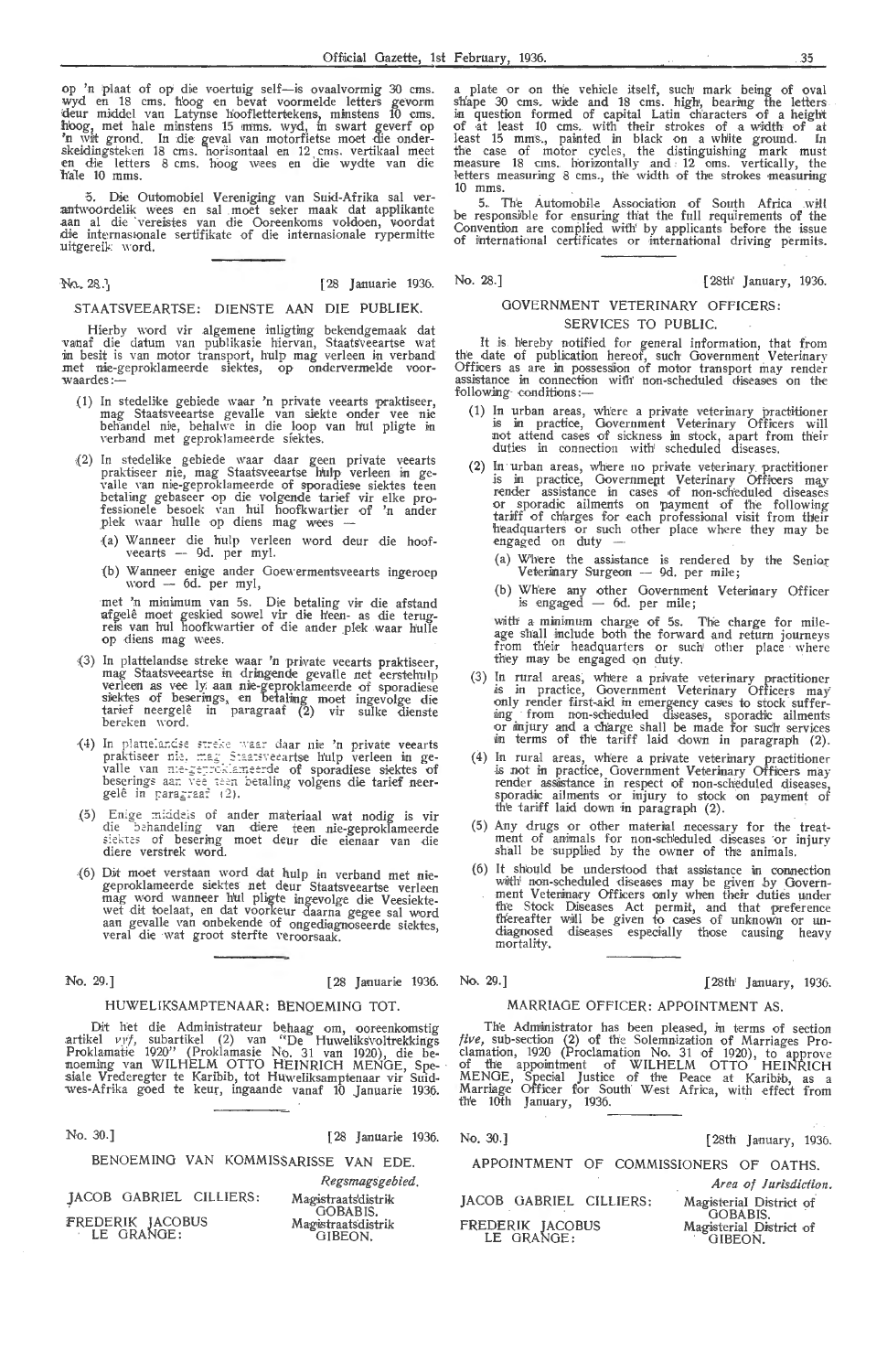### **Algemene Kennisgewings.**

### (No. 5 van 1936.)

OEBIED SUIDWES-AFRIKA.

#### REOISTRASIE VAN KIESERS.

### KIESAFDELING GROOTFONTEIN, S.W.A.

REGISTRASIE-AMPTENAAR SE KENNISOEWINO VAN DIE HOFSITTINO VAN DIE REWISEUR.

Hierby word bekendgemaak dat die Rewiseur, die Mag;istraat, Orootfontein, S.W.A., te OROOTFONTEIN, S.W.A., op die 19de dag van Februarie 1936, om 10 uur v.m., \_sitting sal hou om die Kieserslys vir die Kiesafdeling Grootfontein, S.W.A., te verbeter, te hersien en vas te stel.

Al die persone wie se aansprake deur die Registrasieamptenaar afgewys is, en al die persone wat skriftelik be-<br>swaar gemaak het teen die reg van iemand wat op die Voorlopige Lys geplaas is, om aldus geplaas te word. of teen **die** reg van iemand, wat aanspraak gemaak het op registrasie as Kieser, om aldus geplaas te word; en al die persone, teen wie besware aldus gemaak is, kan voor die Rewiseur op die voorgenoemde tyd en p1ek verskyn, om hul aansprake of besware te doen geld. Al die aanspraak- en beswaarmakers moet persoonlik of deur 'n skriftelik daartoe gemagtigde persoon verskyn,

Gedateer te Grootfontein, S.W.A., op hierdie 9de dag van Januarie 1936.

C. D. SPAMER,

Registrasie-a mptenaar.

### **General Notices.**

(No. 5 of 1936.)

TERRITORY OF SOUTH WEST AFRICA

REGISTRATION OF VOTERS.

ELECTORAL DIVISION OF GROOTFONTEIN, S.W.A.

REGISTERING OFFICER'S NOTICE OF REVISING OFFICER'S COURT.

Notice is hereby given that the Revising Officer, the Magistrate, Grootfontein, S.W.A., will attend at GROOT-<br>FONTEIN, S.W.A., on the 19th day of February, 1936, at 10 o'clock a.m., for the purpose of amending, revising and settling the Voters' List for the Electoral Division of Grootfontein, S.W.A.

All persons whose claims have been disallowed by the Registering Officer, and all persons who have objected in writing to the right of any person enrolled on the Provisional List *to* be so enrolled, or to the right of any person claiming to have his name registered as a Voter to be so registered, and all persons who have been so objected to, may appear before the Revising Officer at the time and place aforesaid<br>for the purpose of establishing their said claims or<br>objections. All claimants and objectors must appear either personally or by an agent authorized thereto in writing.

Dated at Grootfontein, S.W.A., the 9th day of January, 1936.

C. D. SPAMER,

Registering Officer.

### (No. 6 van/of 1936.)

BANKOPOAWES, DESEMBER 1935, INOEVOLGE . ARTIKEL 7 **VAN** PROKLAMASIE No. 29 van 1930, DIE BANKE-PROKLAMASIE 1930.

BANKS' STATEMENT, DECEMBER, 1935, IN TERMS OF SECTION 7 OF PROCLAMATION NO. 29 OF 1930, THE **BANKS PROCLAMATION, 1930.** 

|                                                    | Verpligtings teenoor die Publiek in<br>Suidwes - Afrika<br>Liabilities to the Public in S.W. Africa |                                               |                                                                                                                                                                                                   |                               | Kontant Geldreserwes in S.W.-Afrika<br>Cash Reserves in South West Africa                                                                                                                                                                                                                       |            |                        |                                                                                                                        | Voorskotte en |             |
|----------------------------------------------------|-----------------------------------------------------------------------------------------------------|-----------------------------------------------|---------------------------------------------------------------------------------------------------------------------------------------------------------------------------------------------------|-------------------------------|-------------------------------------------------------------------------------------------------------------------------------------------------------------------------------------------------------------------------------------------------------------------------------------------------|------------|------------------------|------------------------------------------------------------------------------------------------------------------------|---------------|-------------|
| BANK                                               | Opvorder-<br>bare<br>Demand                                                                         | Depositos ens. / Deposits etc.<br>Tyd<br>Time | Banknote uit-<br>gereik in en<br>betaalb.in diel<br><b>Gebied</b><br>S.W.- Afrika<br>in omloop.<br>Bank notes<br>issued in and<br>payable in the<br>Territory of<br>S.W.Africa<br>in circulation. | <b>TOTAAL</b><br><b>TOTAL</b> | Note van<br>Note van die<br>ander Banke<br>Suid-<br>wat in $S.W.$<br>Pasmunt<br>Gemunte<br>Afrikaanse<br>Afrika uit-<br>Reserwe-<br>Goud<br>gereik is.<br>Subsidiary<br>bank.<br>Notes of<br>Coin<br>Gold Coin<br>South Africa<br>other Banks<br>S. W. Africa<br>Reserve<br>BankNotes<br>issue, |            | Voorskotte<br>Advances | Diskontos in<br>Suidwes - Afrika<br>Advances and<br>Discounts in<br>South West Africa<br>Diskontos<br><b>Discounts</b> |               |             |
| The Standard Bank of South<br>Africa, Limited      | £<br>367,947                                                                                        | $\mathbf{f}$<br>11,749                        | £<br>91,686                                                                                                                                                                                       | £<br>471,382                  | £<br>133                                                                                                                                                                                                                                                                                        | £<br>9,117 | £<br>979.              | £<br>28,347                                                                                                            | £<br>336,949  | £<br>51,363 |
| Barclays Bank (Dominion,<br>Colonial and Overseas) | 279,135                                                                                             | 14,091                                        | 111,149                                                                                                                                                                                           | 404.375                       | 211                                                                                                                                                                                                                                                                                             | 5,473      | 396                    | 25,229                                                                                                                 |               | 232,870     |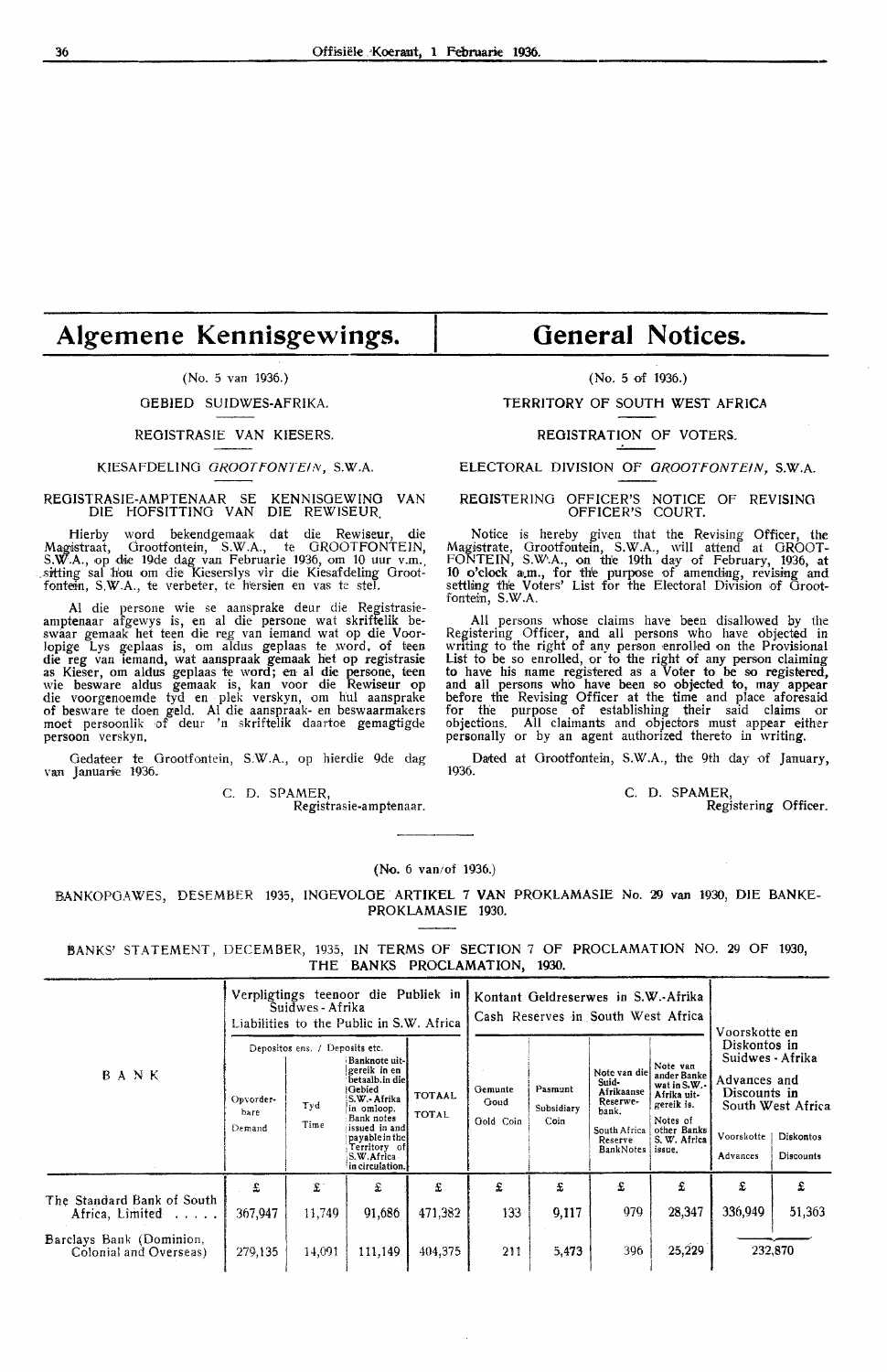### Advertens<sub>10s.</sub>

### ADVERTEER IN DIE CHASIELE KOLPANT VAN SUIDWES-AFRIKA.

1. Die *Offisiële Koerant* sal op die 1ste en 15de van<br>elke maand verskyn; ingeval een van hierdie da<sub>^ Op</sub> 'n elke maand verskyn; ingeval een van hierdie das op 'n Sondag op Publieke Feesdag val, dan verskyn die *Gffisiële*<br>Koerant op die eersvolgende werkdag.

2. Advertensies wat in die *Offisiële Koerant* geplaa..<sup>.</sup><br>moet word moet in die taal waarin hulle sal verskyn ingehandig word aan die kantoor van die Sekretaris vir Suidwes- Afrika (Kamer 46, Regerings-G~boue, Windhoek), nie later as 4.30 n.m. op die neënde dag voor die datum van ver-<br>skyning van die *Offisiële Koerant* waarin die advertensies moet geplaas word nie.

3. Advertensies word in die *Offisiële Koerant* geplaas<br>agter die offisiële gedeelte, of in 'n ekstra blad van die<br>*Koerant,* soos die Sekretaris mag goedvind.

4. Advertensies word in die Offisiële Koerant gepubli-<br>seer in die Engelse, Afrikaanse en Duitse tale; die nodige vertalinge moet deur die adverteerder of sy agent gelewer word. Dit moet onthou word cfat die Duitse teks van die *Offisiële Koerant* slegs 'n vertaling is, en nie die geoutori-<br><del>see</del>rde uitgawe is nie.

5. Slegs wetsadvertensies word aangeneem vir publikasie in die *Offisiële Koerant*, en hulle is onderworpe aan die goedkeuring van die Sekretaris vir Suidwes-Afrika, wat die aanneming of verdere publikasie van 'n advertensie mag weier.

6. Advertensies moet sover as moontlik op die masjien geskryf wees. Die manuskrip van advertensies moet slegs<br>op een kant van die papier geskryf word, en alle name moet duidelik wees; ingeval 'n naam ingevolge onduidelike handskrif foutief gedruk word, dan kan d<del>i</del>e advertensies sl<del>e</del>gs<br>dan weer gedruk word as die koste van 'n nuwe opneming betaal word.

7. Die jaarlikse intekengeld vir die Offisiële Koerant is 20/-, posvry in hierdie Gebied en die Unie van Suid-Afrika, verkrygbaar van die here John Meinert, Bpk., Posbus 56, Windhoek. Posgeld moet vooruit betaal word deur oorseese<br>intekenaars. Enkele eksemplare van die *Offisiële Koerant* is verkrygbaar of van die here John Meinert, Bpk., Posbus 56, Windhoek, of van die Sekretaris vir Suidwes-Afrika, teen die prys van 1/- per eksemplaar.

8. Die koste vir die opname van advertensies, behalwe die kennisgewings, wat in die volgende paragraaf genoem<br>is, is teen die tarief van 7/6 per duim enkel kolom, en 15/per duim dubbel kolom, herhalings teen half prys. (Oedeeltes van 'n duim moet as 'n volle duim bereken word.)

9. Kennisgewings aan krediteure en debiteure in die boedels van oorlede persone, en kennisgewings van eksekuteurs<br>betreffende likwidasie-rekenings, wat vir inspeksie lê, word in skedule-vorm gepubliseer teen 12/- per boedel.

10. Geen advertensie sal geplaas word nie, tensy die koste vooruit betaal is. Tjeks, wissels, pos- of geldorders moet betaalbaar gemaak word aan die Sekretaris vir Suidwes-Afrika.

### DOEANE-KENNISGEWINO.

### KWARTAALSE OPGAWE VAN GOEDERE IN RYKS-PAKHUISE.

Dit word hiermee vir algemene informasie bekend gestel dat die Kwartaalse Opgawe van goedere in die Rykspakhuise by dte ondergenoemde harmoe ondergens van die kantore van die Ontvangers van Doeane by die respektiewe hawes :-

Walvisbaai.

### Luderitz.

GEORGE E. W. MARSHALL, Ontvanger van Doeane.

## $\overline{A}$  dvertens... Advertisements.

### ADVERTISING IN THE *OFFICIAL* GAZETTE . OF SOUTH WEST **AFRICA.**

1. The *Official Gazette* will be published on the 1st and 15th day of each month; in the event of either of those days falling on a Sunday or Public Holiday, the *Gazette* will<br>be published on the next succeeding working day.

2. Advertisements for insertion in the *Gazette* must be delivered at the office of the Secretary for South West Africa<br>(Room 46, Government Buildings, Windhoek) in the languages<br>in which they are to be published, not later than 4.30 p.m.<br>on the *ninth* day before the date of pu *Gazette* in which they are *to* be inserted.

3. Advertisements will be inserted in the *Gazette* after the official matter or in a supplement to the *Gazette* at the discretion of the Secretary.

4. Advertisements will be published in the *Official Gazette* in the English, Dutch or German languages; the necessary translations must be furnished by the advertiser<br>or his agent. It should be borne in mind however, that the German version of the *Gazette* is a translation only and not the authorised issue,

5. Only legal advertisements are accepted for publication<br>in the *Official Gazette*, and  $\partial f$ t subject to the approval of the Secretary for South West Africa, who can refuse to accept or decline further publication of any advertisement.

6. Advertisements should as far as possible be type--<br>written. Manuscript of advertisements should be written on one side of the paper only, and all proper names plainly inscribed; in the event of any name being incorrectly printed as a result 1>f indistinct writing, the advertisement can only be republished on payment of the cost of another insertion.

7. The Subscription for the *Official Gazeite* is 20/- per annum, post free in this Territory and the Union of South Africa obtainable from Messrs. John Meinert Ltd., Box 56, Windhoek. Postage must be prepaid by Overseas subscribers.<br>Single copies of the *Gazette* may be obtained either from Messrs. John Meinert Ltd., Box 56, Windhoek, or from the Secretary for South West Africa at the price of 1/- per copy.

8. The charge for the insertion of advertisements other than the notices mentioned in the succeeding paragraph is at the rtae of 7/6 per inch single column and 15/- per inch double column, repeats half price. (Fractions of an inch to be reckoned an inch.)

9. Notices to Creditors and Debtors in the estates of deceased persons and notices of executors concerning liquidation accounts lying for inspection, are published in schedule form at 12/- per estate.

10. No advertisement will be inserted unless the charge is prepaid. Cheques, drafts, postal orders or money orders must be made payable to the Secretary for South West **Africa.** 

### CUSTOMS NOTICE.

### QUARTERLY RETURN OF GOODS IN KING'S WARE-HOUSES.

**It** is hereby notified for general information that the Quarterly Returns of goods in King's Warehouses at the undernoted Ports, for the quarter ended 31st December, 1935.<br>have been prepared and may be inspected at the offices of the Collectors of Customs, at the respective Ports:-

### Walvis Bay. Luderitz.

GEORGE E. W. MARSHALL. Collector of Customs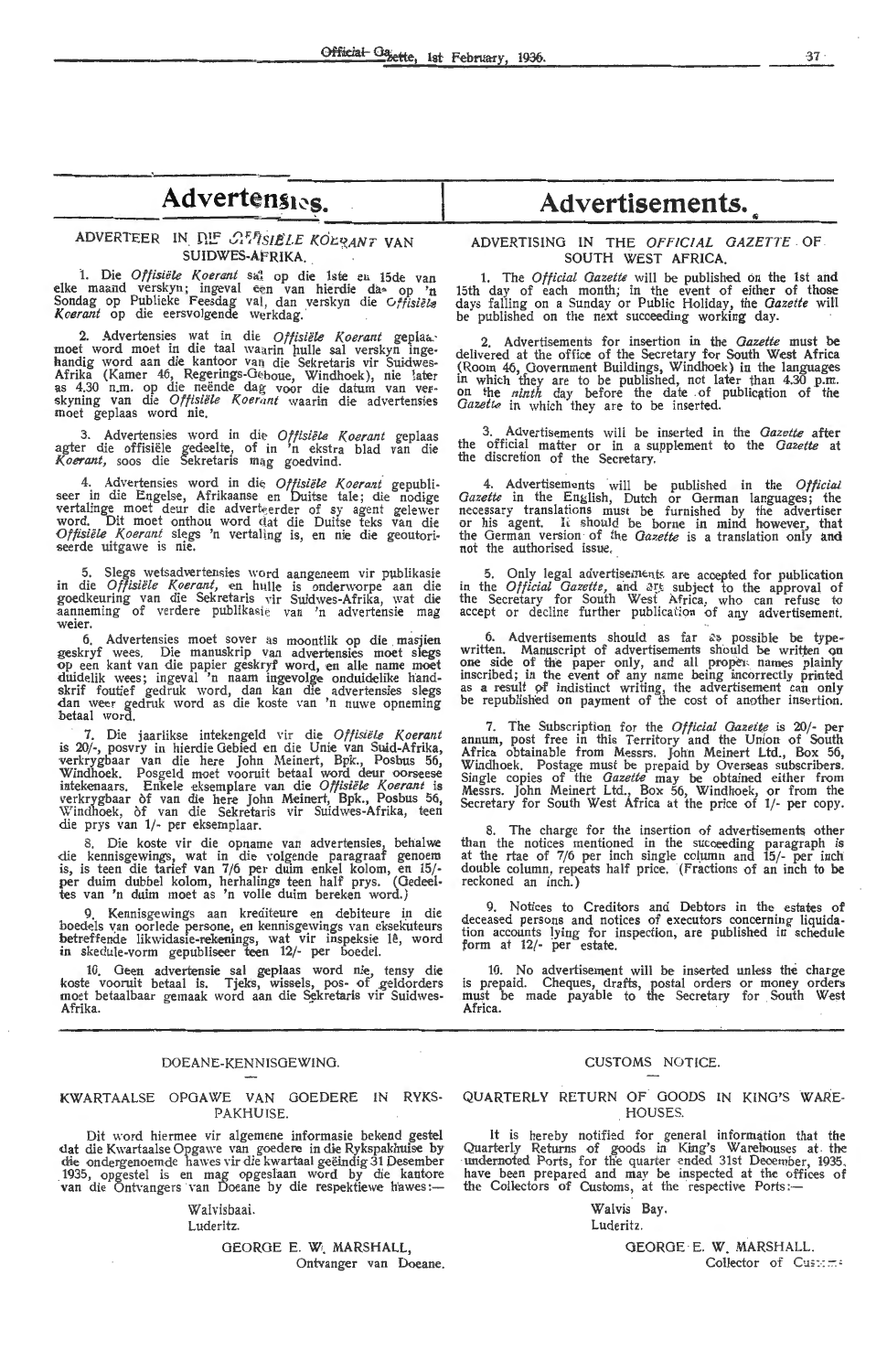KENNISGEWING VAN KURATORS EN BOEDELBEREDDERAARt Ingevolge artikel ses-en-neëntig, onderartikel (2) van die Insolvensiewet 1916, soos op Sui<sup>lwes-Afrika toegepas.</sup>

Kennis word hiermee gegee, dat die likwidasierekenings en st<sup>re van</sup> distribusie of/en kontribusie in die boedels, vermeld in aangehegte Bylae, vir inspeksie deur skuldeisers in d<sup>e</sup> vermelde kantore, gedurende 'n tydperk van veertien dae of soveel langer, soos daarin vermeld, vanaf die datum, in d<sup>e Bylae</sup> vermeld, of vanaf die datum van publikasie hiervan, watter datum die laaste mag we<sup>es, sal le.</sup>

~OTICES OF TRUSTEES AND ASSIGNEES. Pursuant to Section *ninety-six,* Subsection (2), of the '1nsolver.cy Act. 1916, as applied to South West Africa.

Notice is hereby given that the liquidation accounts and plans of distribution or/and contribution in the Estates<br>mentioned in the subjoined Schedule will lie open at the offices therein meationed for a period of fourteen such longer period as is therein stated, from the date mentioned in the Schedule or from the date of publication hereof, whichever may be later, for inspection by creditors.

| Form. No. 6 / Form. No. 6.  |                                                                              | $BYLAE. - SCHEDULE$                                                 |                                                                                            |                          |                                                                                                          |
|-----------------------------|------------------------------------------------------------------------------|---------------------------------------------------------------------|--------------------------------------------------------------------------------------------|--------------------------|----------------------------------------------------------------------------------------------------------|
| No. van<br>Boedel<br>No. of | Naam en Beskrywing van Boedel<br>Name and Description of Estate              | Beskrywing<br>van Rekening<br>Description of Account                | Kantore waar Rekening vir<br>inspeksie sal lê<br>Offices at which Account<br>will lie open |                          | Datum vanaf wan-<br>neer Rekening vir<br>inspeksie sal lê<br>Date from which<br>Account will lie<br>open |
| Estate                      |                                                                              |                                                                     | Meester<br>Master                                                                          | Magistraat<br>Magistrate | Van From                                                                                                 |
| 305                         | David Johannes Welgemoed,<br>general dealer of Achenib,<br>district Windhoek | Supplementary<br>First and Final<br>Liquid. and Distrib.<br>Account | Windhoek                                                                                   |                          | 1 2 1 9 3 6                                                                                              |

KENNISGEWINGS VAN KURATORS EN BOEDELBEREDDERAARS. Ingevolge artikels *veertig* en *een-en-veertig* van die lnsolvensiewet 1916, soos op Suidwes-Afrika toegepas,

Hiermee word kennis gegee dat 'n byeenkoms van skuldeisers in die gesekwestreerde of afgestane Boedels, vermeld in die onderstaande Bylae op die datums, tye en plekke en vir die doeleindes daarin vermeld, gehou sal word. In Windhoek sa! die byeenkomste voor die Meester en in ander plekke voor die Magistraat gehou word.

l\OTICES Of TRUSTEES AND ASSIGNEES. Pursuant to Sections *forty* and *forty-one* of the Insolvency Act, 1916, as applied to South West Africa.

Notice is hereby given that a meeting of creditors will be held in the Sequestrated or Assigned Estate mentioned in the subjoined Schedule on the date3, at the times and places, and for the purposes therein set forth. Meetings in Windhoek will be held before the Master; elsewhere they will be held before the Magistrate.

*Form. No. 4. / Form. No. 4.* **BYLAE.**-SCHEDULE.

| No. van<br>B oe del<br>No. of<br>Estate | Beskrywing<br>Naam en<br>van Boedel<br>Name and Description<br>of Estate | Of Boedel<br>Gesekwestreer<br>of Afgestaan is   Day, Date and Hour of Meeting !<br>Whether<br>Assigned or<br>Sequestrated | Dag, Datum en Uur van<br>Byeenkoms<br>$\text{Dag}/\text{Day}$ | Datum<br>Date | Uur<br>Hour | Plek van<br>Byeenkoms<br>Place of<br>Meeting | Doel van Byeenkor<br>Object of Meetir                                                              |
|-----------------------------------------|--------------------------------------------------------------------------|---------------------------------------------------------------------------------------------------------------------------|---------------------------------------------------------------|---------------|-------------|----------------------------------------------|----------------------------------------------------------------------------------------------------|
| 453                                     | Insolvent Estate<br>R. P. Brechlin of Luderitz                           | Sequestrated                                                                                                              | Wednesdav                                                     | 12/2/36       | 10a.m.      | Luderitz                                     | To prove claims, receive<br>the Trustee's further<br>report and to pass<br>resolutions thereanent. |

### NOTICE TO CREDITORS.

NAMAQUA RIVER LANDS LIMITED (in Liquidation).

NOTICE is hereby given that those creditors of the above Company (in liquidation) who are resident or domiciled in the Territory of South West Africa are required to lodge their claims with the Master of the High Court of South West Africa at Windhoek, and those creditors not resident or domiciled within the said Territory are required to lodge their claims either with the Master of the High Court of South W est Africa at Windhoek or with the Master of the Supreme Court of South Africa (Cape Provincial Division) at Cape Town, on or before the 30th day of June, 1936.

Dated at Windhoek, South West Africa, this 15th day of January, · 1936.

A. S. HOOPER, Liquidator.

c;o Deloitte, Plender. Griffiths, Annan & . Company, Norwich Union Buildings, St George's Street, CAPE TOWN.

Or c/o Lorentz & Bone, Kaiser Street, WINDHOEK.

BARCLAYS BANK (DOMINION, COLONIAL AND OVER-SEAS)

with which is amalgamated

THE NATIONAL BANK OF SOUTH AFRICA LIMITED. *Banks Proclamation,* 1930. *Section* 11.

STATEMENT OF UNCLAIMED MONEYS.

 $NII$ .

We certify the above to be correct.

E. A. STEWIEN, Chief Agent. P. J. HAUPT, Accountant.

E. HAELBICH (PTY) LTD. (in voluntary · Liquidation).

Creditors of the above company are hereby notified that the Liquidator has fixed the period of six  $(6)$  weeks from the date of the publication hereof as the period within which all creditors are *to* prove their claims or be excluded from any distribution under any account lodged \\'ith the Master before such claims are proved.

KARIBIB, the 1st day of February, 1936. P.O. Box 16.

OTTO HAELBICH, Liquidator,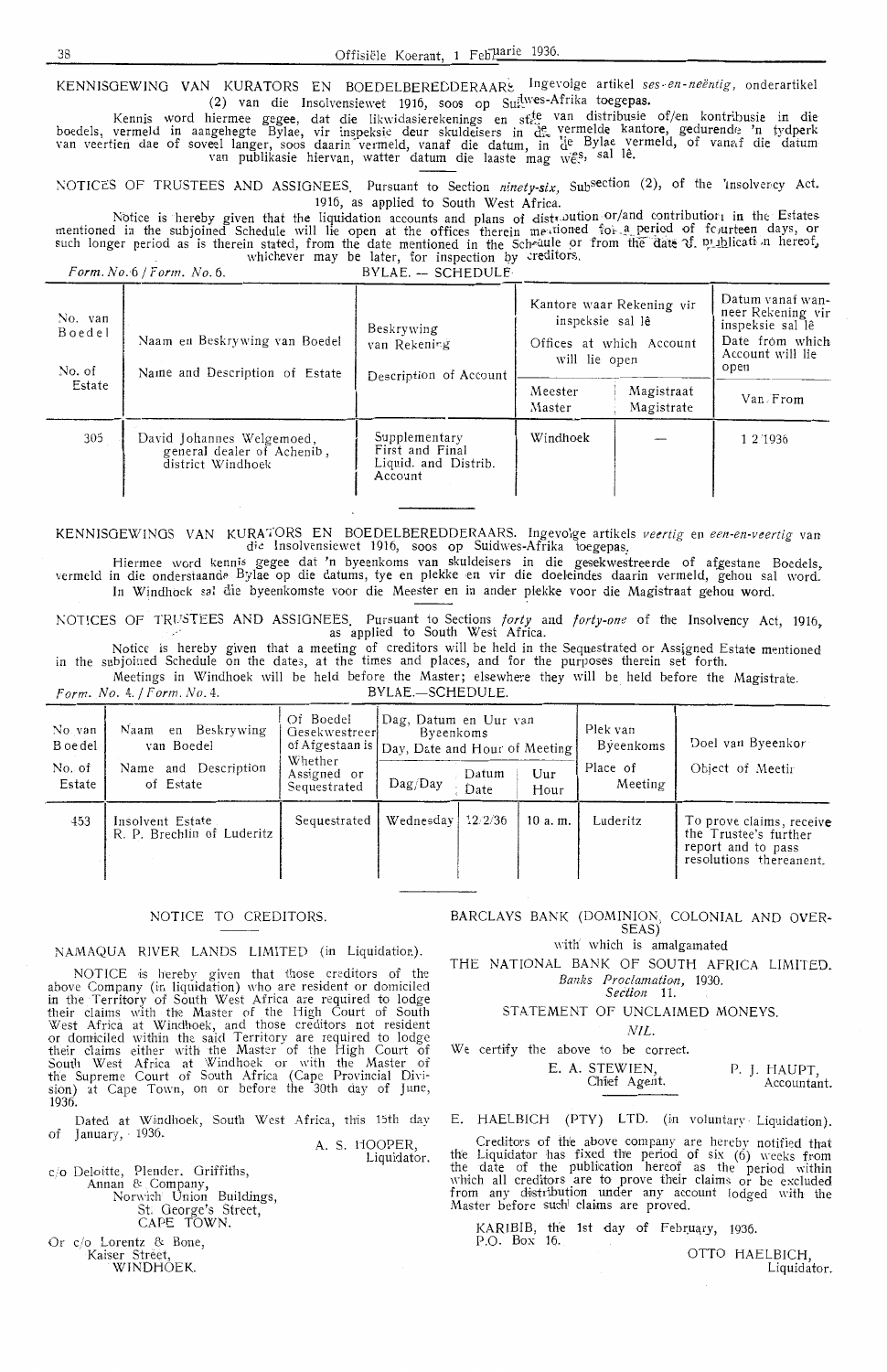### VERKIESING VAN EKSEKUTEURS EN VOOGDE.

Aangesien die boedels van die persone, vermeld in die aangehegte lys, nie verteenwoordig is nie, word hier-<br>mee kennis gegee aan die nagelate eggenoot (as daar een is) erfgename, legatarisse en skuldeisers, en—in gevalle w kies vir goedkeuring van die Meester va•,i die Hooggeregshof van Suidwes-Afrika as geskik en bekwaam om deur hom as eksekuteurs of voogde, soos die geval. mag wees, aangestel te word. Byeenkomste te Windhoek word voor die Meester,<br>en in ander plekke voor die Magist<sub>a</sub>raat, gehou.

> **J. M. M. COMMAILLE,**  *Meester van die Hooggeregshof van* **S.W.•Afrika.**

> > J. M. M. COMMAILLE,

### ELLECTION OF EXECUTORS AND TUTORS.

The Estates of the persons mentry and in the attached schedule being unrepresented, notice is hereby given to the surviving spouse (if any), next-of-kin, leg-atees, and credittors, and-in cases where the meeting is convened for the election of Tutors—to the paternal and mate-rnal relatives of the minors, and to all others whom these presents may concern, that meetings will be held in the sever,<sup> $4$ l</sup> Estates at the times, dates, and places specified for the purpose of selecting some person or persons for approval by. the Master of the High Court of South West Africa as fit and<br>proper to be by him appointed Executors or Tutors, as the case may be. Meetings at Windhoek will be held before

| pilal-sc;HEDULE.                                                        |                                                                       |                                                            |                      |                                                              |                                                              |                                              |                                                                                       |  |
|-------------------------------------------------------------------------|-----------------------------------------------------------------------|------------------------------------------------------------|----------------------|--------------------------------------------------------------|--------------------------------------------------------------|----------------------------------------------|---------------------------------------------------------------------------------------|--|
| Geregistr.<br>Nommer<br>van Boedel<br>Regisiered<br>Number<br>of Estate | Naam van Oorledene<br>Famielienaam<br>Name of the Deceased<br>Surname | Voornaam<br>Christian Name                                 | Beroep<br>Occupation | Da <sub>11</sub><br>, plek<br>van ot<br>Date and<br>of Death | Datum en tyd<br>van byeenkoms<br>Date and Time<br>of Meeting | Plek van<br>byeenkoms<br>Place<br>of Meeting | Byeenkoms<br>belê vir ver-<br>kiesing van<br>Meeting Con.<br>vened for<br>election of |  |
| 1803                                                                    | Zimmermann                                                            | Karl Ernst<br>Hermann                                      | Barber               | $6.7.35$ at<br>Hamburg,<br>Germany                           | Friday,<br>14.2.36.<br>$10a$ , m.                            | Luderitz                                     | Executor<br>Dative                                                                    |  |
| 1811                                                                    | Kastrup                                                               | Flora Elise<br>Christine Jakobine<br>Marguerite<br>Behrend | Housewife            | $12/11/35$ at<br>Warmbad                                     | Thurs $\frac{1}{20/2}$<br>10 a.m.                            | Kalkfontein<br>South.                        | do.                                                                                   |  |
| 1826                                                                    | von Katzler                                                           | Karl Adolph<br>Rudolph                                     | Farmer               | 24 11 35 at<br>Omaruru                                       | Friday,<br>$14.2/36$ ,<br>10 a.m.                            | aruru <sup>.</sup>                           | do.                                                                                   |  |

l(ENNISGE\VING DEUR EKSEKUTEURS BETREFFENDE LIKWJDASIE-REKENINGS TER INSAGE. **Artiket·** 

Wet No. 24 van 1913, soos toegepas op Suidwes-Afrika.<br>Kennisgewing geskied hiermee dat duplikate van die Administrasie- en Distribusierekenings in die boedels vermeld Kennisgewing geskied hiermee dat duplikate van die Administrasie- en Distribusierekenings in die boedels vermeld<br>ie navolgende Bylae, ter insage van al die persone, wat daarin belang het, op die kantore van die Meester:<br>ie - datums, of vanaf datum van publikasie hiervan, watter datum die laatste mag wees, sal lê. As geen beswaar -<br>- arfeen by die Meester binne die vermelde tydperk ingedien word nie, sal die betrokke eksekuteurs oorgaan tot<br>-

NOTICE BY EXECUTORS CONCERNING LIQUIDATION ACCOUNTS LYING FOR INSPECTION: Section 68, Act No. 24 of 1913, as applied to South West Africa.

Notice is hereby given that copies of the Administration and Distribution Accounts in the Estates specified in the attached Schedule will be open for the inspection of all persons interested therein for a period of 21 days (or longer if specially stated) from the dates specified, or from the date of publication hereof, whichever may be later, and **at**  the Offices of the Master and Magistrate as stated. Should no objection thereto be lodged with the Master during the period of inspection the Executors concerned will proceed *to* make payments in accordance therewith. BYLAE.-SCHEDULE.

| Boedel No.<br>Estate No. | BOEDEL VAN WYLE<br>ESTATE LATE             | Beskrywing van<br>Rekening<br>Description of<br>Account | Datum<br>Tydperk<br>Date<br>Period | Office of the<br>Meester<br>Master | Kantoor van die<br>Magistraat<br>Magistrate 1 | Naam en adres v. eksekuteur<br>of gemagtigde Agent<br>Name and Address of<br>Executor or authoriz. Agent |
|--------------------------|--------------------------------------------|---------------------------------------------------------|------------------------------------|------------------------------------|-----------------------------------------------|----------------------------------------------------------------------------------------------------------|
| 1599                     | Catharina Elizabeth Ellis,<br>geb. Delport | Eerste en Finale<br>Likwidasie en<br>Distribusie        | 1/2.36                             | Windhoek                           | Gobabis                                       | Bell & Fraser, Agente vir<br>Eksekuteur.<br>Bus 43. Windhoek                                             |

### IN THE ASSIGNED ESTATE OF ROTHE & HAGEN.

#### SALE OF BOOK DEBTS.

The undersigned, favoured with instructions from the Assignee in the abovenamed Estate, will offer for sale by Public Auction,

in Front of THE LAND BANK, Post Street, WIND-HOEK, on SATURDAY MORNING, FEBRUA RY 8th, 1936, at 11 o'clock,

THE BOOK DEBTS OF THE ESTATE OF THE VALUE OF BETWEEN 3 and **4** THOUSAND POUNDS.

P.O. Box 321. Phone 635.

T. J. CARLISLE (Auctioneer W. Hanna), Auctioneers and Sworn Appraisers.

*Master of the High Court of South West Afric,a.*   $BVIAE$ ...